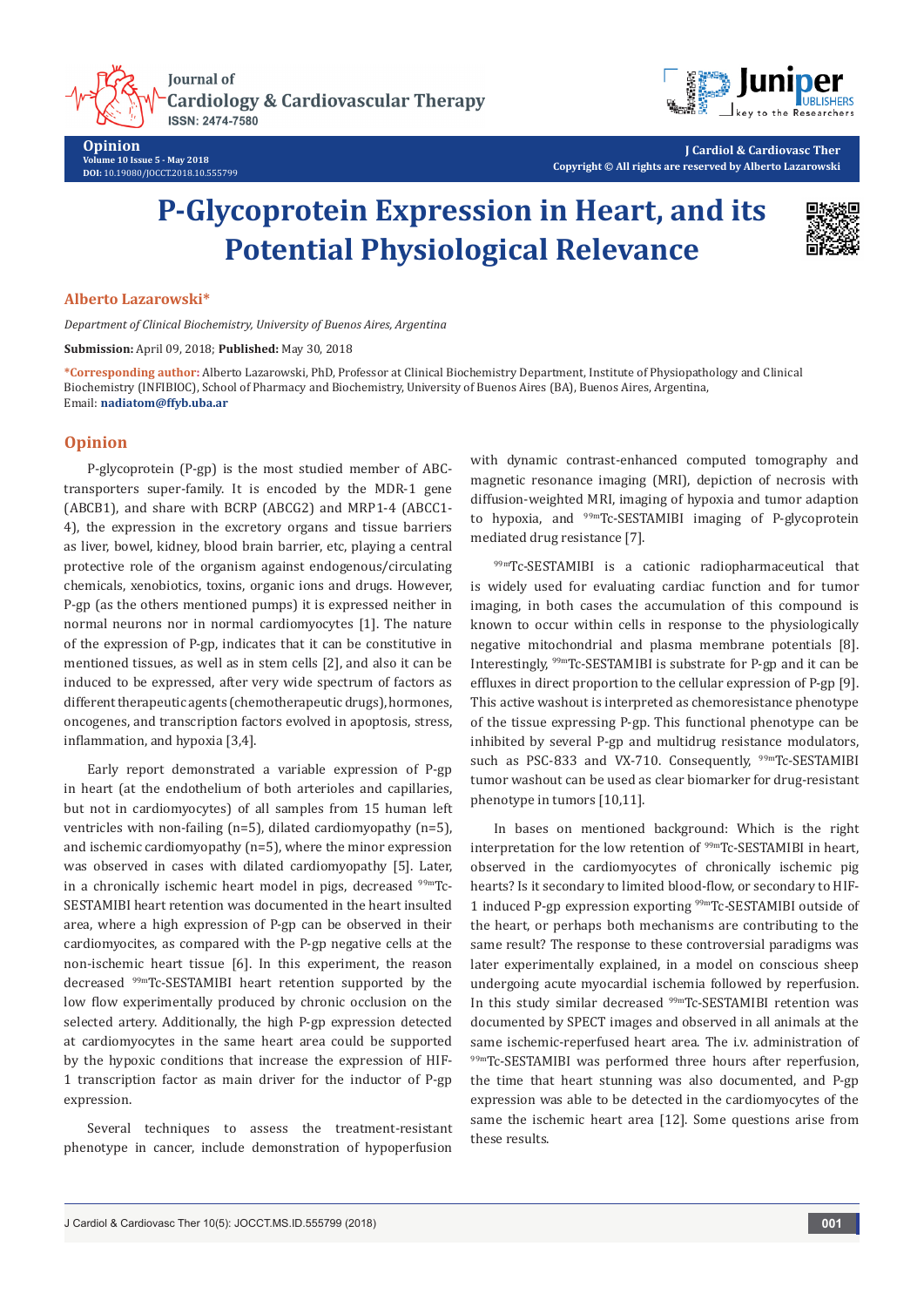a. Can a transient hypoxic condition to explain the decreased 99mTc-SESTAMIBI retention in heart without any artery occlusion and after the normoxia were restored?

b. Is the short time of artery occlusion (12 minutes) enough to prompt induction of functional P-gp expression?

c. Are there any relationship between the functional P-gp expression in cardiomyocytes and heart stunning?

One interesting condition could help to answer these questions, is the neurogenic stunned myocardium which is characterized by myocardial injury-dysfunction of a sudden onset, as a result of an imbalance in the autonomic nervous system. Sometimes it is secondary to different acute brain injuries as stroke, seizures, status epilepticus; panic attacks, etc. A spectrum of clinically abnormalities includes acute left ventricular failure could progress to cardiogenic shock with hypotension, pulmonary oedema and various arrhythmias, that include prolonged QT interval, ST segment changes, T-wave inversion, etc. [13]. Because the occurrence of neurogenic stunned myocardium can increases the death risk, several conditions related with high catecholamine's release, has been suggested as potential inducers of these condition as pheochromacytoma and exogenous catecholamine administration. Furthermore, the Takotsubo Syndrome (TKS) was included into this spectrum of stress-related cardiomyopathies, where heart stunning was documented [14], and heart hypoxicischemia was postulated [15]. It was recently described that clinical presentation and pathophysiology of Takotsubo Syndrome differ from typical cardiomyopathies, and it was proposed that this syndrome must not be referred as a cardiomyopathy, it should be included within the spectrum of ischemic heart disease and considered as an acute syndrome, where the typical feature of stress, may imply that the catecholamine surge is essential to produce the typical transient myocardial injury [16].

It is known that TKS occurs after a stressful condition that including severe seizures and status epilepticus. Furthermore, after recompilation of several cases with TKS related to epileptic seizures, a possible relationship between TKS and sudden unexplained death in epilepsy (SUDEP) was suggested [17]. One more extensive analysis of this hypothesis suggest that sudden cardiac death can occur after exposure to extreme stress and sometimes as a complication of acute neurologic disease as severe seizures or status epilepticus. In this context, TKS could result from an excessive adrenergic stimulation of the heart that can also explain the sudden cardiac death. The sympathetic overstimulation could trigger a neurocardiogenic injury affecting the electrical properties of myocardium and leading to heart failure and fatal arrhythmia [18]. If it is the cases, TKS secondary to seizures, could be harbor a high risk of SUDEP. In more recent analysis of all reports of TKS related with epilepsy, it was detected that 60% of patients had generalized tonic clonic seizures, 32% had generalized status epilepticus, and only 3 cases had complex partial seizure, and fatal outcome was observed only in 2 cases (3%), suggesting that TKS does not seem to play a major role in

the pathogenesis of SUDEP [19].

However, an important limitation of these considerations is the lack of opportunity to detect in real time, the TKS syndrome in patients that dead by SUDEP, so TKS could be an aborted-SUDEP. Sudden death was defined as the death that occurs naturally, unexpectedly and instantaneously or within the first hour of the onset of premonitory symptoms. It is one of the most important challenges of the modern cardiology and at date, several molecular studies have discovered different mutations related with the risk of sudden death. Recently were identified 4 major cardiac channelopathy genes mutations in KCNQ1, KCNH2, SCN5A, and RYR2 genes, which were classified as cardiac genetic predisposition in sudden infant death syndrome (SIDS) [20].

Sudden unexpected death in epilepsy (SUDEP) is the major cause of death in those patients suffering from refractory epilepsy (RE), with a 24-fold higher risk relative to the normal population. This catastrophic risk of epilepsy is not totally understood, and also is imprecisely detected. In spite several mutations on ion channels has been described to be related with - epilepsy, the above mentioned genes were not listed in a complete recent revision of genetics of epilepsy and refractory epilepsy [21]. A panel of experts from American Academy of Neurology (AAN), developed a multicenter survey of the incidence of SUDEP in different epilepsy populations, indicating that SUDEP risk in children with epilepsy is 0.22/1,000 patient-years, while the SUDEP risk increases in adults in patients (mainly aged between 20 and 40 years) to 1.2/1,000 patient-years. Additionally, subtherapeutic levels or interruption of AEDs, are also an important risk factor of SUDEP [22]. By far the most important clinical risk factor is frequency of GTCS, but nocturnal seizures, early age at epilepsy onset (before the age of 16 years), male gender, and long duration of epilepsy (over 15 years) have been identified as additional risk factors. If the seizure frequency is higher, the risk of SUDEP is greater. It is important to remark that refractory epileptic (RE) patients usually receive politherapy, but develop a multi-drug resistant phenotype due to brain overexpression of ABC-transporters, mainly P-glycoprotein, which was signed as potential therapeutic target y RE [23,24].

In spite that authors indicates that there is considerable uncertainty regarding the estimates of the real adult risk, the higher value of risk rate in adults, will not decrease with future more complete studies. So, in the clinical setting, the incidence of SUDEP in epileptic children is truly rare. Taking together, and in spite that mutations above mentioned are clearly related with SIDS, they could not be directly associated with SUDEP according with the epidemiological data described in the study from the AAN. An additional important recommendation also described in this mentioned AAN study, is that the major risk factor for SUDEP is the occurrence of generalized tonic-clonic seizures (GTCS), and it increase more secondary to the increasing frequency of GTCS. Which is the physiological meaning of this assertion? A very recent report describes a young woman with postictal apnea and generalized EEG suppression after a GTCS that was accompanied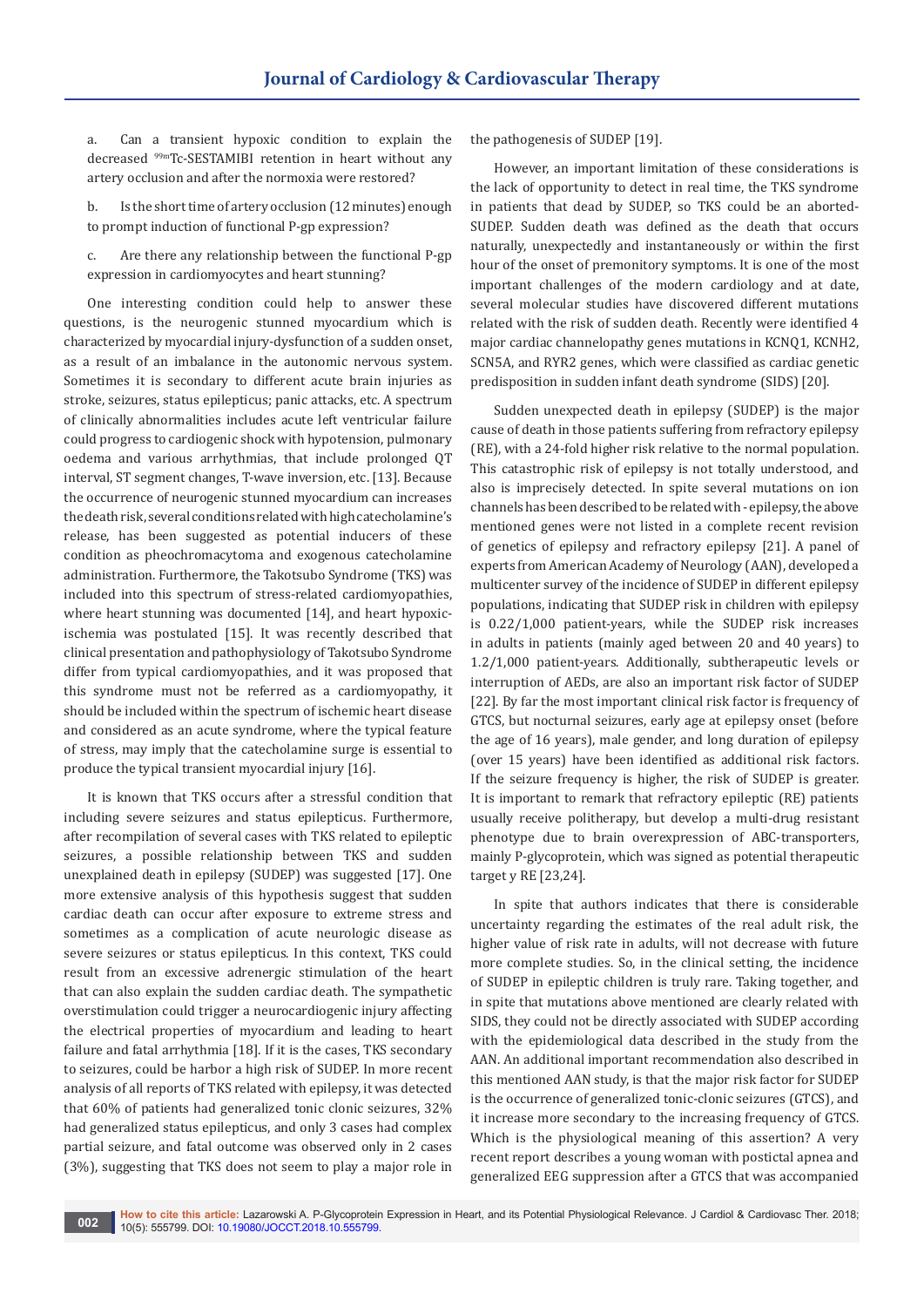by severe bradycardia. The episode was followed by a ventricular tachycardia with subsequent recovery of spontaneous breathing, without any cardio-respiratory resuscitation maneuver [25].

However, the sudden and unexpected death in epilepsy (SUDEP) is a high challenge for the neurology, epileptogoly and cardiology. Some reports identified ion-channels mutations that could links between epileptic syndromes with Brugada Syndrome [26]. One very complete multicentric study, can detect mutations in genes related with cardiac arrhythmia, respiratory control, and epilepsy, in 46% of 61 SUDEP cases. The study was developed by complete exome sequencing compared with 2,936 control exomes, and in an additional focus was putted on cardiac arrhythmia, respiratory control, and epilepsy genes which were screened for variants with frequency of <0.1% and predicted to be pathogenic with multiple in silico tools. Positive results were detected in 28 of 61 (46%) cases, and divided in three different categories defined a as: de novo mutations, previously reported pathogenic mutations, or candidate pathogenic variants. In four cases LQTS gene mutations were detected and in which SUDEP may occur as a result of a predictable and preventable cause [27].

Is this study covering completely all the genetic possibilities that could explain the phenomenon SUDEP? Which could be the genetic marker for the remaining 54% of the studied cases? Are there differences between germ line and somatic mutations as recently reported in atrial fibrillation an abnormal condition also described in SUDEP? [28,29]. According with these observations some electric heart alterations are commonly found during or after seizure, particularly in patients with refractory epilepsy, and they can offer a key answers for our questions [30-32].

One alternative mechanism can be the presence of a previously absent protagonist in this stressing scenario. So, transcriptome unbalance, with both up and down-regulation of several genes, could change the rules of the game in the functionality of cells, particularly in their pro or antiapoptotic tools, as well as their membrane electrical properties. In this regard, stress-induced expression in heart of genes related to cell salvage against the danger of oxidative stress, nutrient demand or hypoxia, could play a central roles in changing the these functional activity of the organ, but trying to save the cells.

HIF-1 $\alpha$  is the master transcriptional regulator of cellular and developmental response to hypoxia in all tissues, and seizures induce hypoxic-ischemic events, nor only in brain but also in the systemic level, depending on their severity, duration and/or frequency. Our group can demonstrate a simultaneous induction of P-glycoprotein over expression in brain (neurons) and heart (cardiomyocytes), in a model of repetitive induced-seizures, and related with pharmacorresistant epilepsy and final fatal status epilecticus [33]. (Figure 1) We need to remember that P-gp is normally absent in these type of cells, and we must to think that these induced expressions are not only related to its pharmacoresistant property. At this - regards we should point out that pioneer studies have demonstrated that P-gp can modify the resting membrane potential, producing depolarization with values from -70 to -10mV in the expressing cells [34,35]. This specific observations is in total concordance with the mechanistic property of 99mTc-SESTAMIBI, that bind to mitochondrial membrane but it is released out off the cell by P-gp under membrane depolarization as above mentioned [8].



Figure 1: The repetition of seizures and / or epileptic status induces the expression of P-gp in neurons and cardiomyocytes. This expression generates depolarization of the membranes, facilitating the fall of the convulsive threshold and inducing heart stunning and bradycardia. In the face of a new cataract of crisis the stunned and bradycardic heart will not be able to respond to the demands of convulsive stress, and SUDEP will be develop.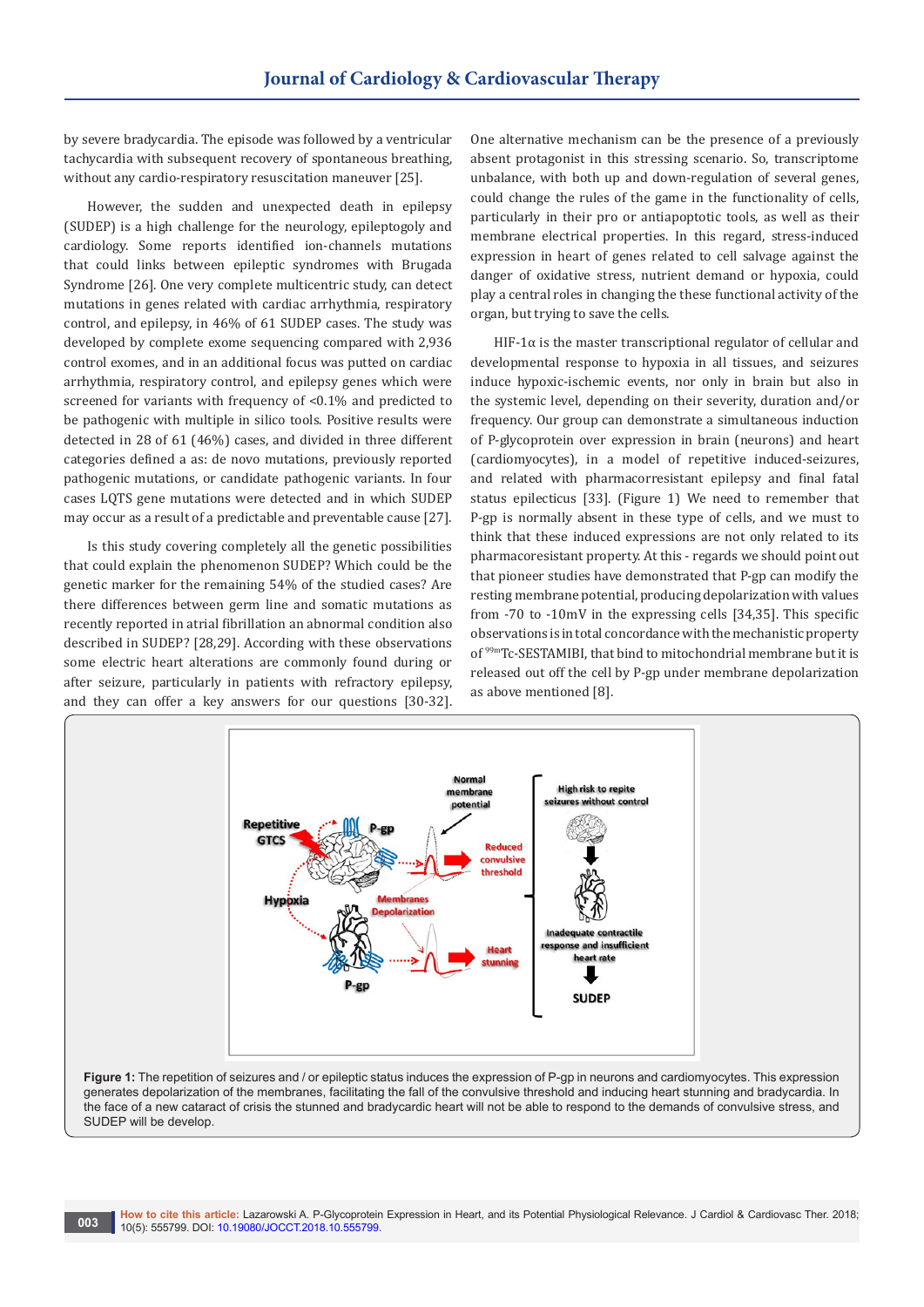In these sense, P-gp expressed in neurons could be responsible at least in part, for the reduction of the convulsive threshold and facilitating the recurrence of new crises. In an our previous study, we demonstrated that increased expression of P-gp in hippocampus after repetitive induced-seizures, correlated progressive membrane depolarization that was not reversed by phenytoin, but it was do it by phenytoin plus a P-gp blocker nimodipine [36]. More recently, our group also demonstrated that repetitive sever convulsive stress as pilocarpine-induced status epilepcticus, resulted in a progressive high expression of HIF-1 and P-gp in cardiomyocites, detected during a period away from the acute convulsive episode, and accompanied by a severe bradycardia, longer QT interval, and high rate of spontaneous death. Interestingly, a low retention of <sup>99m</sup>Tc-SESTAMIBI in heart was also detected [37]. We could hypothesize that a fatal acute heart rhythm alteration could be the consequence of a severe hypoxic stress produced by repetitive seizures, where P-gp plays a depolarizing role on the cardiomyocytes. The potential use of non-invasive technologies as 99mTc-SESTAMIBI cardio-SPECT at both rest and effort conditions, could help to detect the risk of acute cardiological failure, and so, to be the telltale heart (EA Poe) for SUDEP in patients with refractory epilepsy.

## **References**

- 1. [Cordon-Cardo C, O'Brien JP, Boccia J, Casals D, Bertino JR, et al. \(1990\)](https://www.ncbi.nlm.nih.gov/pubmed/1974900)  [Expression of the multidrug resistance gene product \(P-glycoprotein\)](https://www.ncbi.nlm.nih.gov/pubmed/1974900)  [in human normal and tumor tissues. J Histochem Cytochem 138\(9\):](https://www.ncbi.nlm.nih.gov/pubmed/1974900)  [1277-1287.](https://www.ncbi.nlm.nih.gov/pubmed/1974900)
- 2. [Bunting KD \(2002\) ABC transporters as phenotypic markers and](https://www.ncbi.nlm.nih.gov/pubmed/11796918)  [functional regulators of stem cells. Stem Cells 20\(1\): 11-20.](https://www.ncbi.nlm.nih.gov/pubmed/11796918)
- 3. [Dean M \(2005\) The genetics of ATP-binding cassette transporters.](https://www.ncbi.nlm.nih.gov/pubmed/16399363)  [Methods Enzymol 400: 409-429.](https://www.ncbi.nlm.nih.gov/pubmed/16399363)
- 4. [Comerford K, Wallace T, Karhausen J, Louis N, Montalto M, et al. \(2002\)](https://www.ncbi.nlm.nih.gov/pubmed/12067980)  [Hypoxia-inducible factor-1-dependent regulation of the multidrug](https://www.ncbi.nlm.nih.gov/pubmed/12067980)  [resistance \(MDR1\) gene. Cancer Res 62\(12\): 3387-3394.](https://www.ncbi.nlm.nih.gov/pubmed/12067980)
- 5. [Meissner K, Sperker B, Karsten C, Meyer zu Schwabedissen H, Seeland](https://www.ncbi.nlm.nih.gov/pubmed/12364568)  [U, et al. \(2002\) Expression and localization of p-glycoprotein in human](https://www.ncbi.nlm.nih.gov/pubmed/12364568)  [heart: effects of cardiomyopathy. J Histochem Cytochem 50\(10\): 1351-](https://www.ncbi.nlm.nih.gov/pubmed/12364568) [1356.](https://www.ncbi.nlm.nih.gov/pubmed/12364568)
- 6. Lazarowski AJ, Garcí[a Rivello HJ, Vera Janavel GL, Cuniberti LA, Cabeza](https://www.ncbi.nlm.nih.gov/pubmed/15995143)  [Meckert PM, et al. \(2005\) Cardiomyocytes of chronically ischemic pig](https://www.ncbi.nlm.nih.gov/pubmed/15995143)  [hearts express the MDR-1 gene-encoded P-glycoprotein. J Histochem](https://www.ncbi.nlm.nih.gov/pubmed/15995143)  [Cytochem 53\(7\): 845-850.](https://www.ncbi.nlm.nih.gov/pubmed/15995143)
- 7. [Kyle SD, Law WP, Miles KA \(2013\) Predicting tumour response. Cancer](https://www.ncbi.nlm.nih.gov/pubmed/24061161)  [Imaging 13\(3\): 381-390.](https://www.ncbi.nlm.nih.gov/pubmed/24061161)
- 8. [Piwnica-Worms D, Kronauge JF, Chiu ML \(1990\) Uptake and retention](https://www.ncbi.nlm.nih.gov/pubmed/2225379/)  [of hexakis \(2-methoxyisobutyl isonitrile\) technetium \(I\) in cultured](https://www.ncbi.nlm.nih.gov/pubmed/2225379/)  [chick myocardial cells: mitochondrial and plasma membrane potential](https://www.ncbi.nlm.nih.gov/pubmed/2225379/)  [dependence. Circulation 82\(5\): 1826-1838.](https://www.ncbi.nlm.nih.gov/pubmed/2225379/)
- 9. Piwnica-Worms D, Rao V, Kronauge J, Croop J (1995) Characterization [of multidrug resistance P-glycoprotein transport function with an](https://www.ncbi.nlm.nih.gov/pubmed/7547962)  [organotechnetium cation. Biochemistry 34\(38\): 12210-12220.](https://www.ncbi.nlm.nih.gov/pubmed/7547962)
- 10. [Sun SS, Hsieh JF, Tsai SC, Ho YJ, Lee JK, et al. \(2000\) Expression of](https://www.ncbi.nlm.nih.gov/pubmed/10779636)  [mediated P-glycoprotein multidrug resistance related to Tc-99m MIBI](https://www.ncbi.nlm.nih.gov/pubmed/10779636)  [scintimammography results. Cancer Lett 153\(1\): 95-100.](https://www.ncbi.nlm.nih.gov/pubmed/10779636)
- 11. [Lazarowski A, Dupont J, Fern](https://www.ncbi.nlm.nih.gov/pubmed/16569203)ández J, Garay G, Florín A, et al. (2006) [99mTechnetium-SESTAMIBI uptake in malignant lymphomas.](https://www.ncbi.nlm.nih.gov/pubmed/16569203)  [Correlation with chemotherapy response. Lymphat Res Biol 4\(1\): 23-](https://www.ncbi.nlm.nih.gov/pubmed/16569203) [28.](https://www.ncbi.nlm.nih.gov/pubmed/16569203)
- 12. [Laguens RP, Lazarowski AJ, Cuniberti LA, Vera Janavel GL, Cabeza](https://www.ncbi.nlm.nih.gov/pubmed/17101727)  [Meckert PM, et al. \(2007\) Expression of the MDR-1 gene-encoded](https://www.ncbi.nlm.nih.gov/pubmed/17101727)  [P-glycoprotein in cardiomyocytes of conscious sheep undergoing acute](https://www.ncbi.nlm.nih.gov/pubmed/17101727)  [myocardial ischemia followed by reperfusion. J Histochem Cytochem](https://www.ncbi.nlm.nih.gov/pubmed/17101727)  [55\(2\): 191-197.](https://www.ncbi.nlm.nih.gov/pubmed/17101727)
- 13. [Biso S, Wongrakpanich S, Agrawal A, Yadlapati S, Kishlyansky M, et](https://www.ncbi.nlm.nih.gov/m/pubmed/28875040/)  [al. \(2017\) A review of neurogenic stunned myocardium. Cardiovasc](https://www.ncbi.nlm.nih.gov/m/pubmed/28875040/)  [Psychiatry Neurol 2017: 5842182.](https://www.ncbi.nlm.nih.gov/m/pubmed/28875040/)
- 14. [Ancona F, Bertoldi LF, Ruggieri F, Cerri M, Magnoni M, et al. \(2016\)](https://www.ncbi.nlm.nih.gov/pubmed/26922810)  [Takotsubo cardiomyopathy and neurogenic stunned myocardium:](https://www.ncbi.nlm.nih.gov/pubmed/26922810)  [similar albeit different. Eur Heart J 37\(37\): 2830-2832.](https://www.ncbi.nlm.nih.gov/pubmed/26922810)
- 15. [Ghadri JR, Bataisou RD, Diekmann J, L](https://www.ncbi.nlm.nih.gov/pubmed/24627332)üscher TF, Templin C (2015) [First case of atypical takotsubo cardiomyopathy in a bilateral lung](https://www.ncbi.nlm.nih.gov/pubmed/24627332)[transplanted patient due to acute respiratory failure. Eur Heart J Acute](https://www.ncbi.nlm.nih.gov/pubmed/24627332)  [Cardiovasc Care 4\(5\): 482-485.](https://www.ncbi.nlm.nih.gov/pubmed/24627332)
- 16. [Pelliccia F, Sinagra G, Elliott P, Parodi G, Basso C, et al. \(2018\) Takotsubo](https://www.ncbi.nlm.nih.gov/pubmed/29242100)  [is not a cardiomyopathy. Int J Cardiol 254: 250-253.](https://www.ncbi.nlm.nih.gov/pubmed/29242100)
- 17. [Dupuis M, van Rijckevorsel K, Evrard F, Dubuisson N, Dupuis F, et al.](https://www.ncbi.nlm.nih.gov/pubmed/21996459)  [\(2012\) Takotsubo syndrome \(TKS\): A possible mechanism of sudden](https://www.ncbi.nlm.nih.gov/pubmed/21996459)  [unexplained death in epilepsy \(SUDEP\). Seizure 21\(1\): 51-54.](https://www.ncbi.nlm.nih.gov/pubmed/21996459)
- 18. [Rabinstein AA \(2014\) Sudden cardiac death. Handb Clin Neurol 119:](https://www.ncbi.nlm.nih.gov/pubmed/24365285)  [19-24.](https://www.ncbi.nlm.nih.gov/pubmed/24365285)
- 19. [Finsterer J, Bersano A \(2015\) Seizure-triggered Takotsubo syndrome](https://www.ncbi.nlm.nih.gov/pubmed/26362382)  [rarely causes SUDEP. Seizure 31: 84-87.](https://www.ncbi.nlm.nih.gov/pubmed/26362382)
- 20. [Tester DJ, Wong LCH, Chanana P, Jaye A, Evans JM, et al. \(2018\) Cardiac](https://www.ncbi.nlm.nih.gov/pubmed/29544605)  [genetic predisposition in sudden infant death syndrome. J Am Coll](https://www.ncbi.nlm.nih.gov/pubmed/29544605)  [Cardiol 71\(11\): 1217-1227.](https://www.ncbi.nlm.nih.gov/pubmed/29544605)
- 21. Lazarowski A, Czornyj L (2013) Genetics of epilepsy and refractory epilepsy. In: Dean M (Ed.), Colloquium Series on the Genetic Basis of Human Disease. Morgan & Claypool Life Sciences, USA.
- 22. [Harden C, Tomson T, Gloss D, Buchhalter J, Cross JH, et al. \(2017\)](https://www.ncbi.nlm.nih.gov/pubmed/28438841)  [Practice guideline summary: sudden unexpected death in epilepsy](https://www.ncbi.nlm.nih.gov/pubmed/28438841)  [incidence rates and risk factors: report of the guideline development,](https://www.ncbi.nlm.nih.gov/pubmed/28438841)  [dissemination, and implementation subcommittee of the American](https://www.ncbi.nlm.nih.gov/pubmed/28438841)  [academy of neurology and the American epilepsy society. Epilepsy](https://www.ncbi.nlm.nih.gov/pubmed/28438841)  [Curr 88\(17\): 1674-1680.](https://www.ncbi.nlm.nih.gov/pubmed/28438841)
- 23. [Robey RW, Lazarowski A, Bates SE \(2008\) P-glycoprotein--a clinical](https://www.ncbi.nlm.nih.gov/pubmed/18314494)  [target in drug-refractory epilepsy? Mol Pharmacol 73\(5\): 1343-1346.](https://www.ncbi.nlm.nih.gov/pubmed/18314494)
- 24. [Lazarowski A, Czornyj L, Lubienieki F, Girardi E, Vazquez S, et al.](https://www.ncbi.nlm.nih.gov/pubmed/17910594)  [\(2007\) ABC transporters during epilepsy and mechanisms underlying](https://www.ncbi.nlm.nih.gov/pubmed/17910594)  [multidrug resistance in refractory epilepsy. Epilepsia 48\(5\): 140-149.](https://www.ncbi.nlm.nih.gov/pubmed/17910594)
- 25. [Jin L, Zhang Y, Wang XL, Zhang WJ, Liu YH, et al. \(2017\) Postictal apnea](https://www.ncbi.nlm.nih.gov/pubmed/28576433)  [as an important mechanism for SUDEP: A near-SUDEP with continuous](https://www.ncbi.nlm.nih.gov/pubmed/28576433)  [EEG-ECG-EMG recording. J Clin Neurosci 43: 130-132.](https://www.ncbi.nlm.nih.gov/pubmed/28576433)
- 26. [Sonoda K, Ohno S, Ozawa J, Hayano M, Hattori T, et al. \(2018\) Copy](https://www.ncbi.nlm.nih.gov/pubmed/29574140)  [number variations of SCN5A in Brugada Syndrome. SCN5A CNVs in](https://www.ncbi.nlm.nih.gov/pubmed/29574140)  [BrS. Heart Rhythm pii: S1547-5271\(18\)30254-6.](https://www.ncbi.nlm.nih.gov/pubmed/29574140)
- 27. [Bagnall RD, Crompton DE, Petrovski S, Lam L, Cutmore C, et al. \(2016\)](https://www.ncbi.nlm.nih.gov/pubmed/26704558)  [Exome-based analysis of cardiac arrhythmia, respiratory control, and](https://www.ncbi.nlm.nih.gov/pubmed/26704558)  [epilepsy genes in sudden unexpected death in epilepsy. Ann Neurol](https://www.ncbi.nlm.nih.gov/pubmed/26704558)  [79\(4\): 522-534.](https://www.ncbi.nlm.nih.gov/pubmed/26704558)
- 28. [Desai R, Rupareliya C, Patel U, Naqvi S, Patel S, et al. \(2017\) Burden of](https://www.ncbi.nlm.nih.gov/pubmed/29018647)  [arrhythmias in epilepsy patients: a nationwide inpatient analysis of 1.4](https://www.ncbi.nlm.nih.gov/pubmed/29018647)  [million hospitalizations in the United States. Cureus 9\(8\): e1550.](https://www.ncbi.nlm.nih.gov/pubmed/29018647)